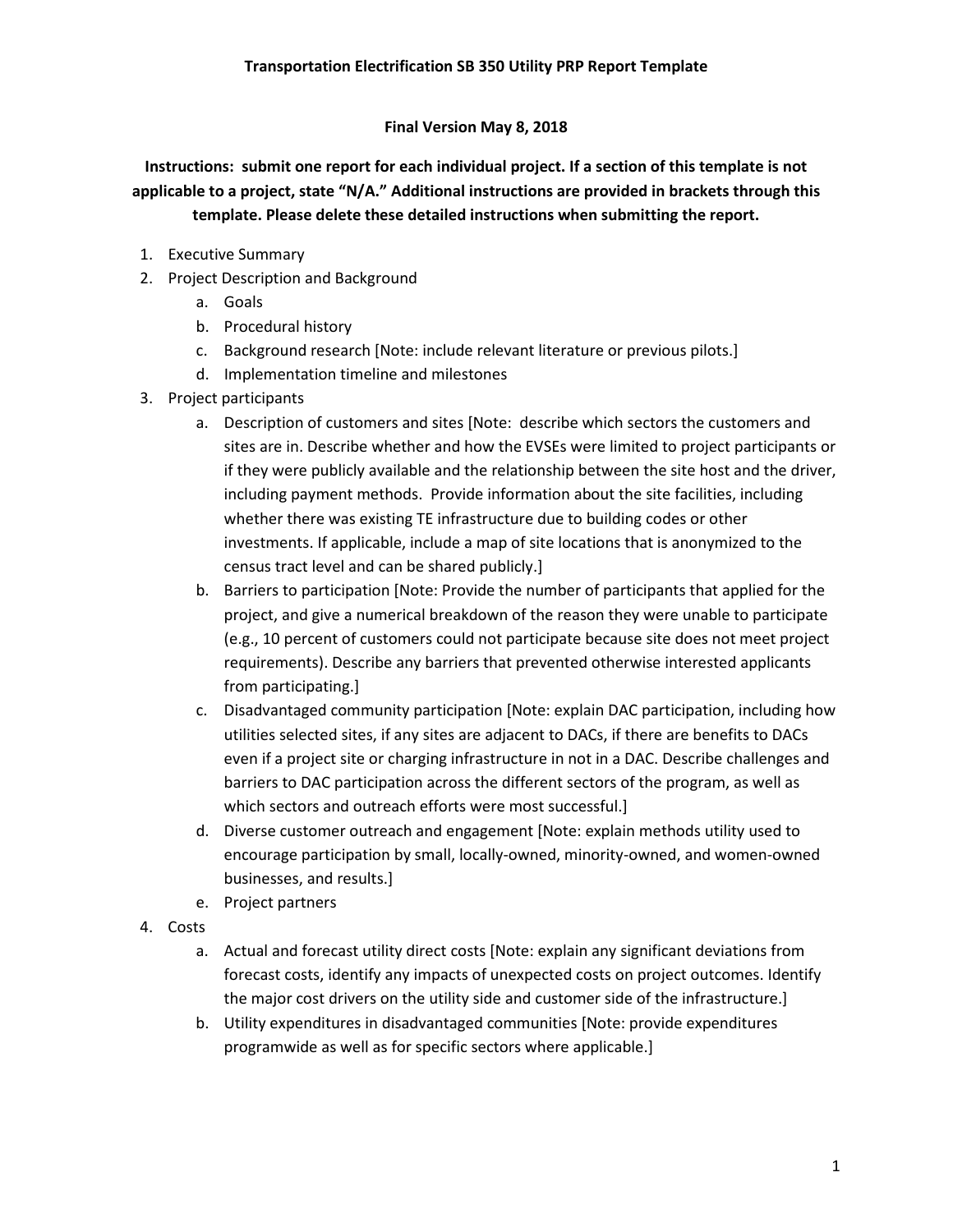- c. Customer costs [Note: identify the upfront and ongoing costs to participating customers of participating in the project. Include any assessments of the total cost of ownership of owning and operating an electric fleet.]
- d. Leveraged funding [Note: include non-utility funding that supported the infrastructure installation as well as any vehicle purchases by program participants.]
- 5. Equipment and Competitive Markets
	- a. Equipment procurement or qualification process [Note: describe the utility's procurement process, including any RFP or RFQ requirements, any communications or connector standards or requirements for equipment, how many and which vendors and/or models were qualified for the project, power level of charging equipment (kW), AC vs DC charging, and supplier diversity efforts.]
	- b. Equipment installation [Note: explain whether utility personnel or subcontractors were responsible for installation and any commissioning. Describe any supplier diversity requirements, workforce development efforts, or targeted hiring efforts in disadvantaged communities. For all of the installations, summarize how many of each equipment model were installed, the EVSE configuration (wall-mounted, pedestal, etc.), and for DCFC how many of each connector type (CCS, CHAdeMO).]
	- c. Risks of stranded assets [Note: identify any concerns that arose throughout the process regarding the expected useful life of any utility- or customer-owned assets and anything the utility did or recommends doing to address those risks.]
- 6. Load Management and Grid Integration
	- a. Demand at project sites [Note: identify the maximum monthly demand due to new EV load, and if applicable, total at site including non-EV load. Describe the general load shapes as reported in the data collection template. If charging session data is available both at the utility meter level and directly from the EV service providers, explain both sources of data and note any discrepancies.]
	- b. Description of load management and/or grid integration requirements
	- c. Customer outreach strategies used to incentivize managed charging
		- i. Effectiveness of outreach
		- ii. Communication methods for sending pricing signals to customers
	- d. Responsiveness of customers to load management requirements or pricing [Note: compare the load profiles with the hourly rates to show how price and load are correlated. Provide any explanation for why customers did not respond to load management requirements or price signals.]
	- e. Demand response participation
		- i. Summary of demand response requirements
		- ii. Customer participation rates
		- iii. Load impacts of participation
- 7. Outreach and Education
	- a. Description of customer outreach and education activities
	- b. Customer surveys and metrics